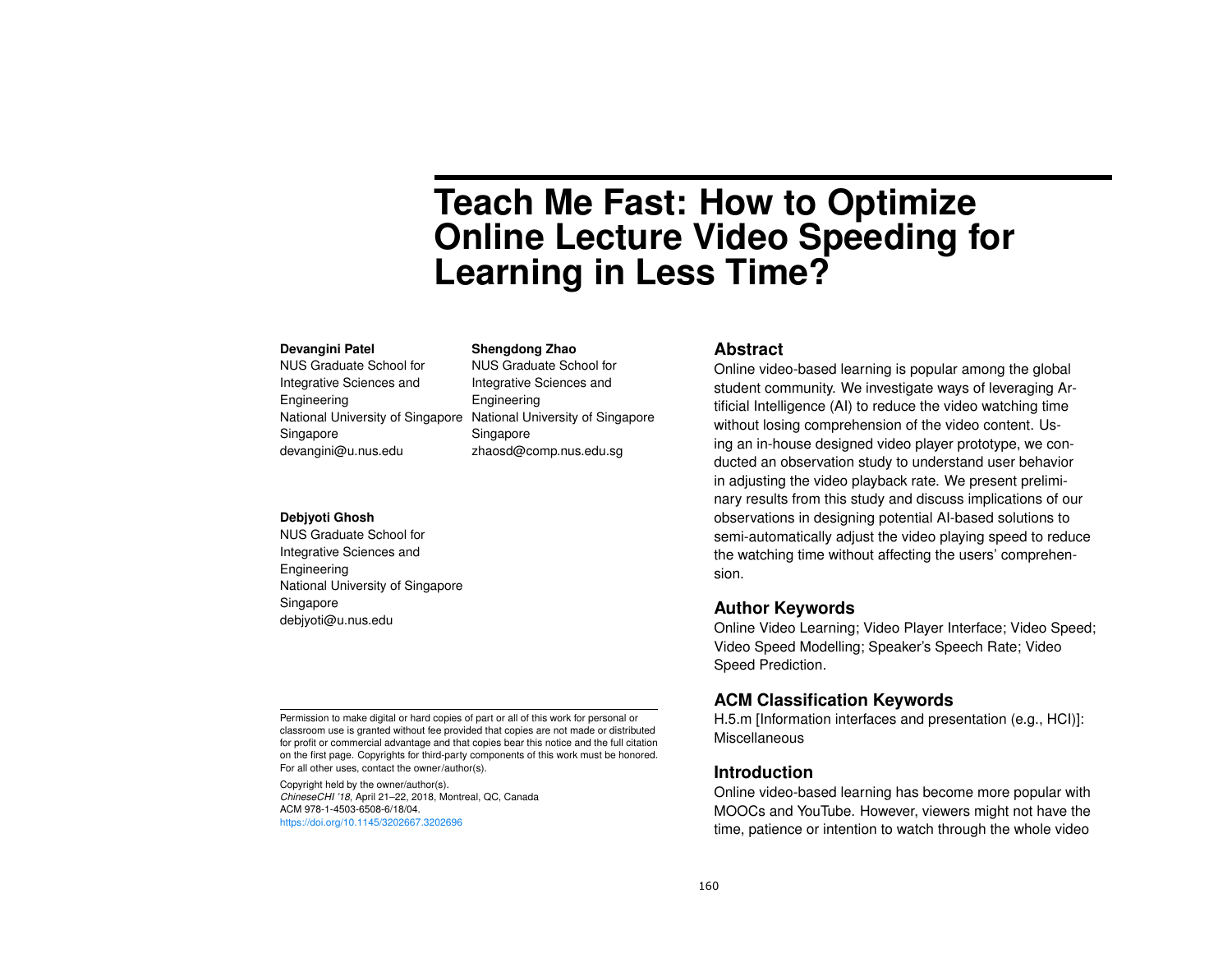

### <span id="page-1-6"></span>**Video speed factors**

**Speaker's speech rate (SSR):** SSR is the number of spoken speech units per time. Listening comprehension is inversely proportional to SSR [\[3\]](#page-3-2). It is the most common problem faced by EFL(English as a Foreign Language) learners [\[13\]](#page-3-3). SSR (syllables/second) is calculated using Praat Library [\[2\]](#page-3-4) and Speech Rate script [\[5\]](#page-3-5).

**English proficiency:** The limit of SSR a person can understand is lower for beginner language learners than that of advanced learners [\[11\]](#page-3-6).

**Prior knowledge in the topic of the video:** Other barriers in listening comprehension include background knowledge and new vocabulary [\[13\]](#page-3-3). Thus, having more expertise in the topic might make it easier to comprehend.

at its normal playback rate. They might prefer to skip over parts of the video to search for specific content or watch at an increased playback rate to skim the content [\[1\]](#page-3-0). First time viewers usually consume the content linearly (without scrubbing) [\[8\]](#page-3-1). To preclude random viewing behavior while scrubbing, we scope our work to linear video consumption.

Research related to optimizing the playback speed of videos can be grouped into three categories: (1) interaction peak (play, pause, navigate, replay and quit) detection, (2) navigation interfaces and (3) viewing time reduction heuristics. Interaction peaks can be detected using changes in media type, topic, speech features such as speaker's speech rate (SSR) and help decide when to reduce video speed [\[8\]](#page-3-1) but not increase it. Video navigation interfaces [\[7,](#page-3-7) [9\]](#page-3-8) provide features like slide view, search, user notes for faster navigation to a video segment of interest but do not provide faster linear viewing. Pause removal heuristic [\[9\]](#page-3-8) removes silent segments to shorten the video duration. However, silence in lecture videos might coincide with visual information key to understanding content and pauses might assist in speech comprehension. SmartPlayer [\[4\]](#page-3-9) adapts the video speed according to visual scene changes but lecture videos usually have rich audio content and less visual changes.

Standard video player interfaces for online video lectures provide a drop down selection of discrete speeds to change the video speed which involves multiple user interactions and user decision making for selecting a preferable speed. Also, the limited discrete speeds does not guarantee an optimal speed at which the viewer watches a video without compromising the comprehension of its content. While much previous research and current video players have focused on designing better manual controlled video navigation techniques, with the advance of AI, we see an opportunity to combine AI and HCI to design a semi-automatic control for optimizing video playing speed for users.

# **Video Speed Control Interface**

Online lecture platforms like YouTube<sup>[1](#page-1-0)</sup>, Udacity<sup>[2](#page-1-1)</sup>, edX<sup>[3](#page-1-2)</sup> and Coursera<sup>[4](#page-1-3)</sup> use YouTube<sup>[5](#page-1-4)</sup> and HTML5<sup>[6](#page-1-5)</sup> video players which provide a drop down of discrete speeds to change the video speed. This video speed control interface (VSCI) requires the viewer to divert focus to click a button that displays the drop down, view the options, determine an apt speed and select it. This might hamper video content understanding. Flexible design for VSCI is inspired from volume control slider found in operating systems and video players: a slider over many discrete values separated by a small steps can give the *"feeling"* of continuous control. Hence, we have proposed a VSCI slider as shown in Fig. [1](#page-1-6) to control video speed from 0.1x to 4x in steps of 0.1x using the mouse scroll wheel. SmartPlayer [\[4\]](#page-3-9) uses a continuous dial for video speed control. Both SmartPlayer and popular media player, VLC, provide speed steps of 0.1x. By reducing the cognitive load and effort, viewers can easily explore many speeds to reach the optimal video speed using this VSCI.

# **Leveraging AI to Control Video Speed**

AI should adapt the video speed to the viewer's needs and abilities. Modelling the user, task, interaction and their relationship is the key to provide adaptive user interface. We will consider video's SSR, viewer's English proficiency and prior knowledge in the video topic to model video speed.

## *Modelling Temporal Changes in Speed*

For the observation study, 10 participants were asked to watch (without seeking) 5 lecture videos using our interface, shown in Fig. [1,](#page-1-6) as fast as possible such that the video content is understandable. They were informed beforehand

<span id="page-1-1"></span><span id="page-1-0"></span><sup>1</sup>https://www.youtube.com/ <sup>2</sup>https://www.udacity.com/

<span id="page-1-2"></span><sup>3</sup>https://www.edx.org/

<span id="page-1-3"></span><sup>4</sup>https://www.coursera.org/

<span id="page-1-4"></span><sup>5</sup>https://developers.google.com/youtube/

<span id="page-1-5"></span><sup>6</sup>https://www.w3.org/standards/webdesign/audiovideo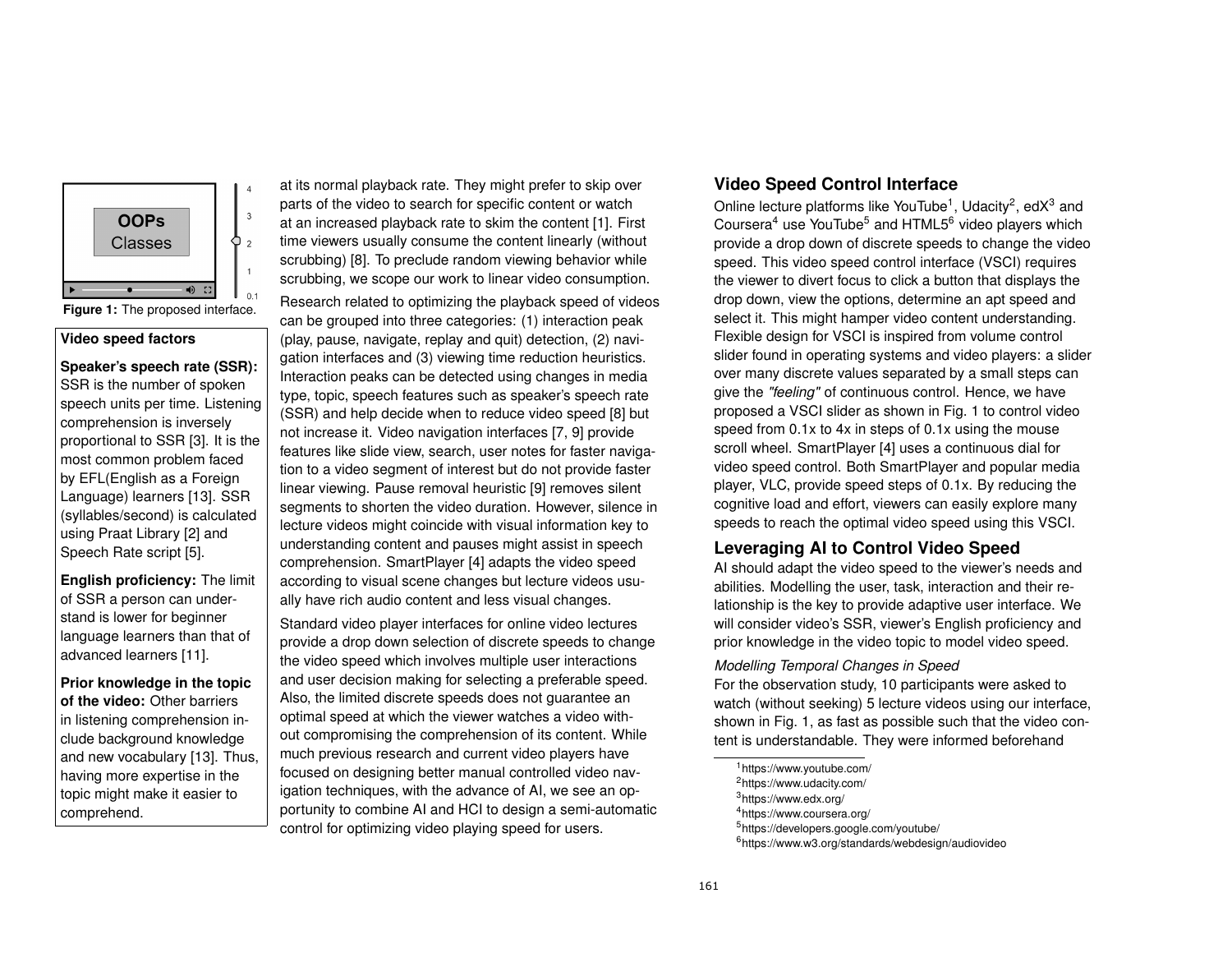

<span id="page-2-1"></span>**Figure 2:** The relationship between the speed changed and initial of speed change events. The size represents number of occurrences. Initial events occur during the first 50s of the video and other events occur during the remaining duration.



<span id="page-2-2"></span>**Figure 3:** The relationship between the  $\overline{SSR}$  and video speed

about follow-up questions to test their comprehension of the video content. The participants were 20 to 30 years old and included 7 females. They were professionals or students from various fields including computer science, engineering, science and arts. The videos were roughly 5 minutes long and the topics were: (1) bitcoins, (2) time management and computer scheduling, (3) agricultural revolution, (4) paleo diet, (5) LiDAR. Prior to watching the videos, they were asked to rate their English proficiency and topic expertise (both out of 10). After watching each video, 5 (2 direct and 3 derived) multiple answer questions were asked.They selected 66.4±15.2% of 42 correct options. SSR and participants' speed patterns for video 1 are shown in Fig. [4.](#page-2-0)

<span id="page-2-0"></span>

**Figure 4:** SSR (grey) and video speeds for video 1 Our findings from analyzing these speed patterns for various participants and videos in our observation study reveal: • Participants change their speed significantly in the initial 50s of the video as seen in Fig. [2.](#page-2-1) A speed change event contains several speed changes such that two successive changes are less than 3s (seconds) apart and the speed changed in this event is the difference between the final and initial speeds. Average SSR is 2.53 words/s [\[12\]](#page-3-10) and a spoken sentence contains an average of 6.22 words [\[10\]](#page-3-11), so one sentence would last 2.45s.

• After 50s, participants maintain a constant speed and rarely change the speed by a small amount  $(< 0.3x)$ .

Based on these findings, AI should predict: (1) initial speed and (2) speed changes after 50s. The viewer has no idea of how SSR will change when watching the video. The viewer might not take the decision of changing the speed or make it slightly later because of more interest in watching the video than changing the video speed. Hence, AI can be used to compute when to change speed and by how much, based on previous viewer behavior, for optimal viewing.

## *Predicting Initial Viewer Speed*

We need to model the relationship of video speed with the aforementioned factors. Since SSR and video speed are changing through the video, we will use their means  $\overline{SSR}$ and *video speed*. Fig. [3](#page-2-2) suggests that video speed  $\propto \frac{1}{SSR}$ . When the video speed is changed, the *Effective Speaker's Speech Rate (ESSR)* is *video speed*  $\times$  *SSR*. In Fig. [5,](#page-3-12) we can observe that each participant has their own comfortable range of  $\overline{ESSR}$  (=  $\overline{SSR} \times \overline{video\ speed}$ ). Fig. [6](#page-3-13) shows a correlation of 0.43 between grand mean of SSR  $(\overline{ESSR})$  and English proficiency. The participants were asked to self-rate their English proficiency which is a common practice. But the participants were not able to gauge their proficiency properly as noted in [\[6\]](#page-3-14). The correlation between  $\overline{\overline{ESSR}}$  and expertise is -0.23. It seems difficult for the viewers to predict the video contents based on its title and rate their knowledge. Based on Fig. [5,](#page-3-12) Eqn. [1](#page-3-15) can predict the initial speed. As shown in Fig. [5,](#page-3-12) there is a range of comfortable speed and the initial speed might not be optimal. To explore this range, speed is increased until the user interacts and reduces the speed. For this, the relationship of speed increase with these factors needs to be studied.

#### *Speed Recommendation Model*

AI should increase the speed during pauses (successive zeros in SSR) and SSR reduction. We assume that the viewer can best judge when to decrease speed. Slow speech segments are the intervals where the running averages of